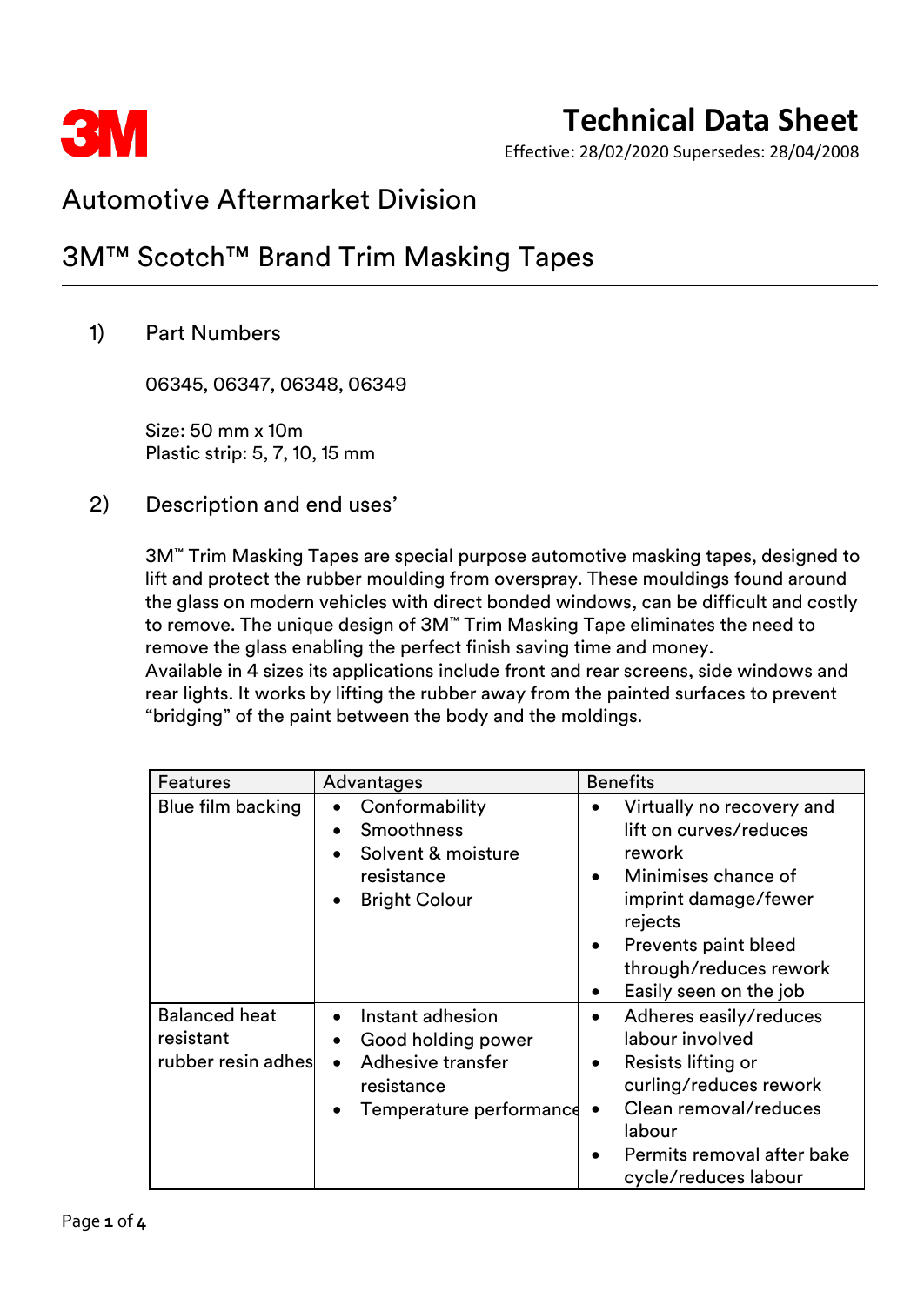

Effective: 28/02/2020 Supersedes: 28/04/2008

| Removable liner | Easy handling | Saves time and labour |
|-----------------|---------------|-----------------------|
|-----------------|---------------|-----------------------|

The Trim Masking Tape's unique construction allows the paint to be applied under mouldings providing a factory finished appearance. This tape is readily dispensed from the conveniently designed box with graphic instructions.

Trim Masking Tape will withstand a bake cycle up to 121ºC for 40 minutes with clean removal.

#### 3) Physical Properties

| Thickness: | 0.120 mm<br>$0.260$ mm       | AFERA 4006<br>AFERA 4006 |
|------------|------------------------------|--------------------------|
|            | Adhesion to steel: 13N/25 mm | AFERA 4001               |

Temperature performance: 121ºC

#### 4) Directions for Use

1. Make sure the area to be masked with the trim masking tape is clean, dry and free from any contaminates.

2. To make the product easier to handle cut into lengths of approx. 150mm to 200mm. Feed the first length between the paint and the moulding using the clear plastic strip as the leading edge. Ensure the release paper is facing the glass. 3. Keep inserting to all of the plastic strip is behind the moulding, carefully remove the liner paper from the product taking care not to pull the strip back out again. 4. Gently pull the blue plastic backing towards the glass to generate a gap between the paint work and the moulding.

5. Once a small gap can be seen between the paint and the moulding, stick the adhesive face onto the glass to hold in place.

6. Using the gap generated by the first strip of TMT, insert the next strip behind the first sliding it along the aperture until it just overlaps the first strip by 2-3mm. 7. Repeat step 6 until the required area is masked.

Tip: To help to identify the appropriate size that is best suited to the job, cut a short length (approx. 50mm) from each roll size and insert behind the rubber.

#### 5) Storage

Store in clean dry place. Temperature of 21°C and 50 percent relative humidity are recommended.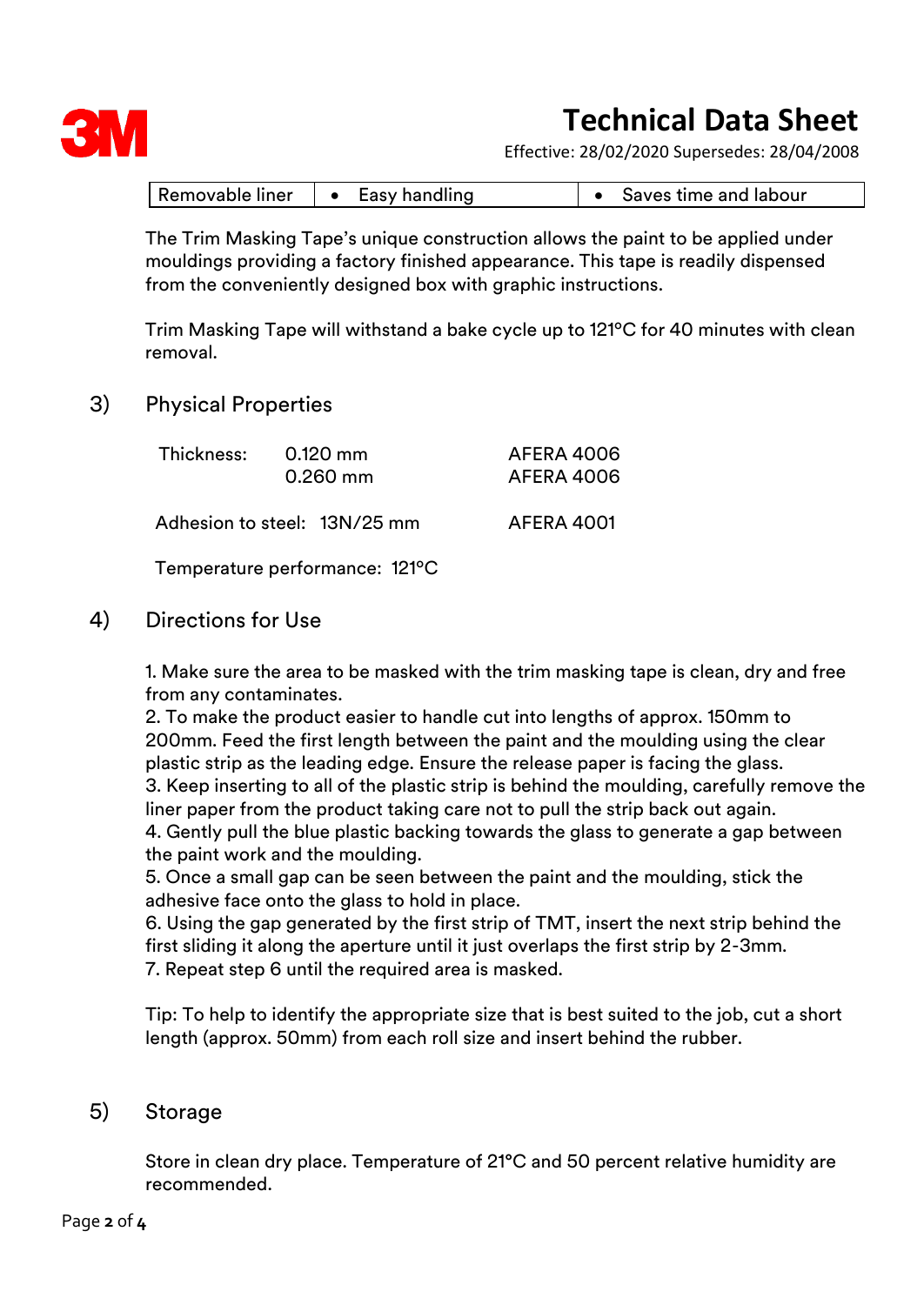

Effective: 28/02/2020 Supersedes: 28/04/2008

### 6) Safety

1. When using solvents etc. for cleaning the surface prior to the application of the Trim masking tape, care must be taken to avoid contact with the skin and eyes. The correct PPE must be worn at all times.

2. After removing the TMT from the vehicle, as it may now be contaminated with paint waste it should be disposed of in accordance to local authority / country legislation.

3M™ Automotive Aftermarket Products are designed FOR PROFESSIONAL USE ONLY

7) Disclaimer

All statements, technical information and recommendations are based on tests we believe to be reliable but the accuracy or completeness thereof is not guaranteed. Please ensure before using our product that it is suitable for your intended use. All questions of reliability relating to this product are governed by the Terms of Sale subject, where applicable, to the prevailing law.

For Additional Health and Safety Information

3M South Africa & Sub-Saharan Africa, 146A Kelvin Drive, Woodmead, Sandton, South Africa, Tel: (0861) 225536

3M (East) AG Representation Office Tirane, Rruga Sami Frasheri, Pallati i Ri Perxhola Kati 2 Ap2, 1000 Albania

3M Arabia, LLC, Building 24-25 3M Saudi Arabia Zone C, Business Gate, Airport Road, Riyadh, Saudi Arabia

3M Bulgaria, Mladost 4, Business Park, bl.4, 2nd floor, Sofia 1766, Bulgaria

3M Česko, spol. s r.o., V Parku 2343/24, 148 00 - Praha 4, Czech Republic

3M (East) AG, Branch office Croatia, Avenija Većeslava Holjevca 40, 10 000 Zagreb, Croatia,

Tel: +385 1 2499750, www.3m.com.hr

3M Egypt, Finance Center , New Cairo , Plot 140 , Banking Sector , 5th settlement , Cairo , Egypt

3M Hellas MEPE, Automotive Aftermarket Division, 20 Kifisias Avenue, 151 25 Marousi, Greece,

Phone: +30 210 68 85 300, innovation.gr@mmm.com, www.3M.gr

3M Hungária Kft, Neumann János u. 1/E, 1117 Budapest, Hungary

3M Israel, 91 Medinat Hayehudim St., Herzliya, Israel

3M Kenya Ltd, Victoria Towers, 3rd Floor, Kilimanjaro Av, Upperhill, Kenya

3M Gulf Limited, Ein El Mreisseh, Saint Charles City Center, 4th. Floor, P.O.Box: 11-5025, Riad el Solh, Beirut 1107 2180 Lebanon

3M Minnesota Mining & Manufacturing Nigeria Limited, No 2 Sheraton Opebi Link Road, Ikeja, Lagos Nigeria

Page **3** of **4**